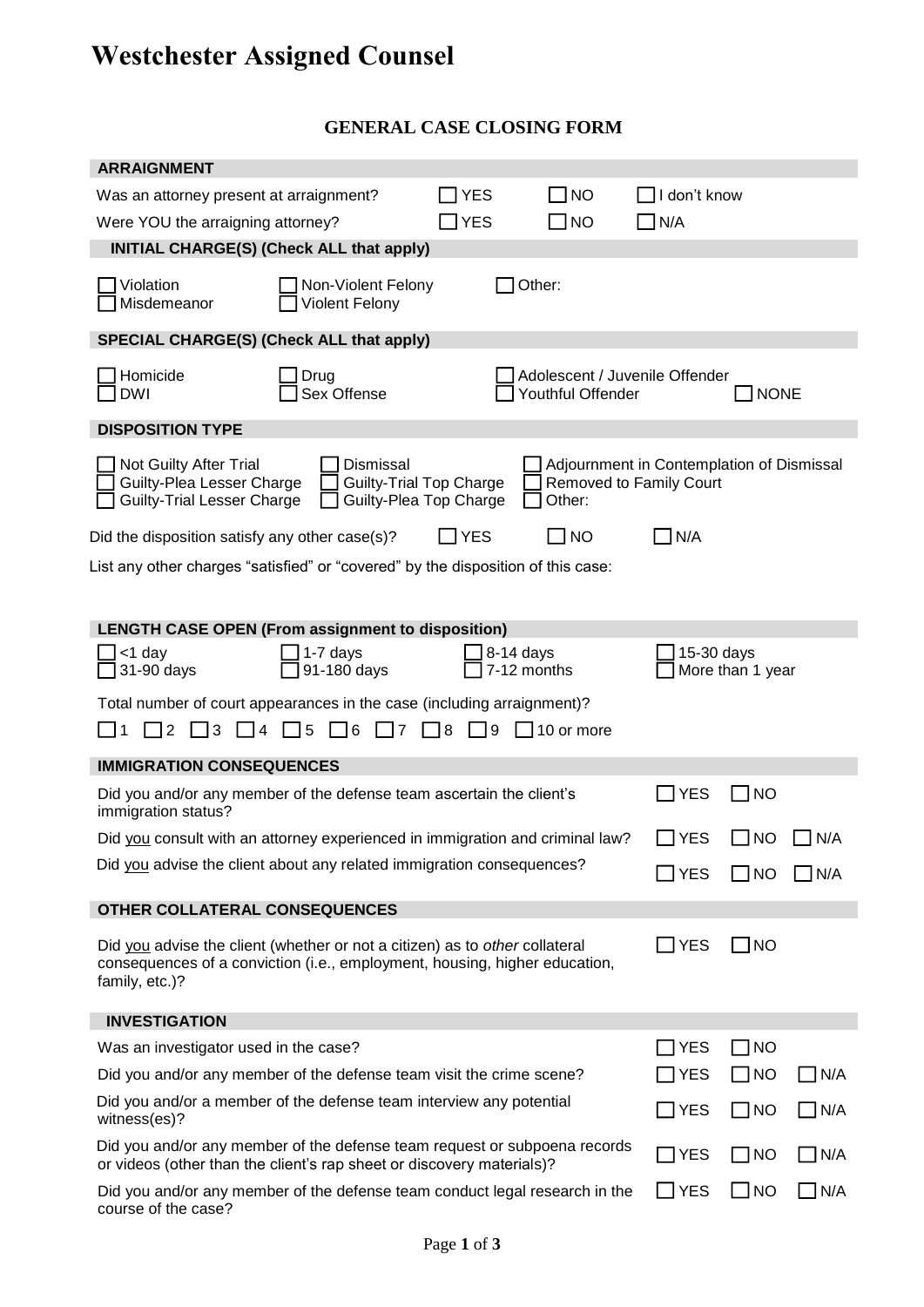## **Westchester Assigned Counsel**

| <b>EXPERTS / INTERPRETERS</b>                                                                                                                                                                                 |                           |           |            |                                                     |              |             |  |
|---------------------------------------------------------------------------------------------------------------------------------------------------------------------------------------------------------------|---------------------------|-----------|------------|-----------------------------------------------------|--------------|-------------|--|
| Was there physical or scientific evidence in the case?                                                                                                                                                        |                           |           |            | <b>YES</b>                                          | $\Box$ No    | $\Box$ N/A  |  |
| Did you and/or any member of the defense team consult with or retain an<br>expert in the course of the case? (If YES, type of expert:                                                                         |                           |           |            | $\exists$ YES                                       | $\square$ NO | $\Box$ N/A  |  |
| Did the expert testify in the case?                                                                                                                                                                           |                           |           |            | YES                                                 | I INO        | N/A         |  |
| Was a sentencing advocate, social worker, case worker, or other client<br>advocate used in the case?                                                                                                          |                           |           |            | $\exists$ YES                                       | $\Box$ NO    | $\Box$ N/A  |  |
| Was English the client's first language?                                                                                                                                                                      |                           |           |            | <b>YES</b>                                          | $\Box$ NO    | $\Box$ N/A  |  |
| If English was not your client's first language, were they proficient in English<br>and/or were you proficient in their primary language?                                                                     |                           |           |            | $\Box$ YES                                          | $\Box$ NO    | $\Box$ N/A  |  |
| Was an interpreter (professional or non-professional) used in the case?                                                                                                                                       |                           |           |            | YES                                                 | $\Box$ NO    | $\Box$ N/A  |  |
| Indicate whether a professional or non-professional interpreter was used in the case:                                                                                                                         |                           |           |            |                                                     |              |             |  |
| Explain why an interpreter was not used even though English was not your client's first language:                                                                                                             |                           |           |            |                                                     |              |             |  |
|                                                                                                                                                                                                               |                           |           |            |                                                     |              |             |  |
| $\Box$ YES<br>$\square$ NO<br>Was an interpreter RETAINED by the defense to communicate with the client<br>outside of court?                                                                                  |                           |           |            |                                                     | IN/A         |             |  |
| <b>ADVICE SEEKING &amp; BRAINSTORMING</b>                                                                                                                                                                     |                           |           |            |                                                     |              |             |  |
| Did you seek advice from any of the below on issues such as: legal, practice, investigation, sentencing, or<br>client relations? CHECK ALL THAT APPLY:                                                        |                           |           |            |                                                     |              |             |  |
| No Advice Sought<br><b>Resource Attorney</b><br>ACP Panel Administrator / Supervising Attorney<br>Other:<br>Supervisor<br><b>Attorney Mentor</b>                                                              |                           |           |            |                                                     |              |             |  |
| Did you seek advice on the case from a colleague (other than a supervisor), within or outside of your<br>organization, on any issue such as: legal, practice, investigation, sentencing, or client relations? |                           |           |            |                                                     |              |             |  |
| <b>YES</b><br>N/A<br><b>NO</b>                                                                                                                                                                                |                           |           |            |                                                     |              |             |  |
| <b>COURT PROCEEDINGS</b>                                                                                                                                                                                      |                           |           |            |                                                     |              |             |  |
| Were any of the following types of <i>motions</i> filed by the defense at any time during the case (CHECK ALL<br>THAT APPLY)?                                                                                 |                           |           |            |                                                     |              |             |  |
| Discovery demand                                                                                                                                                                                              | <b>YES</b>                | <b>NO</b> | N/A        | (If $YES:$ [                                        | oral         | written)    |  |
| Omnibus motion                                                                                                                                                                                                | <b>YES</b>                | <b>NO</b> | N/A        | (If $YES:$ )                                        | oral         | written)    |  |
| Motion in limine                                                                                                                                                                                              | <b>YES</b>                | <b>NO</b> | N/A        | (If $YES:$ )                                        | oral         | written)    |  |
| Motion to suppress evidence                                                                                                                                                                                   | <b>YES</b>                | <b>NO</b> | N/A        | (If $YES:$                                          | oral         | written)    |  |
| Motion to dismiss the case<br>Other:                                                                                                                                                                          | <b>YES</b>                | <b>NO</b> | N/A        | (If YES: [                                          | oral         | written)    |  |
| Which of the following kinds of <i>hearings</i> were conducted in the case?                                                                                                                                   |                           |           |            |                                                     |              |             |  |
| Contested bail hearing (any time after initial arraignment)                                                                                                                                                   |                           |           |            | <b>YES</b>                                          | $\Box$ NO    |             |  |
| Preliminary hearing                                                                                                                                                                                           |                           |           | $\Box$ N/A |                                                     |              |             |  |
| Suppression hearings                                                                                                                                                                                          |                           |           |            | <b>YES</b><br>$\Box$ N/A<br>$\Box$ NO               |              |             |  |
|                                                                                                                                                                                                               |                           |           |            | <b>YES</b><br>$\Box$ NO<br>$\Box$ N/A<br><b>YES</b> |              |             |  |
| Other:                                                                                                                                                                                                        | Molineux/Sandoval hearing |           |            |                                                     | $\Box$ NO    | $\n  N/A\n$ |  |
|                                                                                                                                                                                                               |                           |           |            |                                                     |              |             |  |